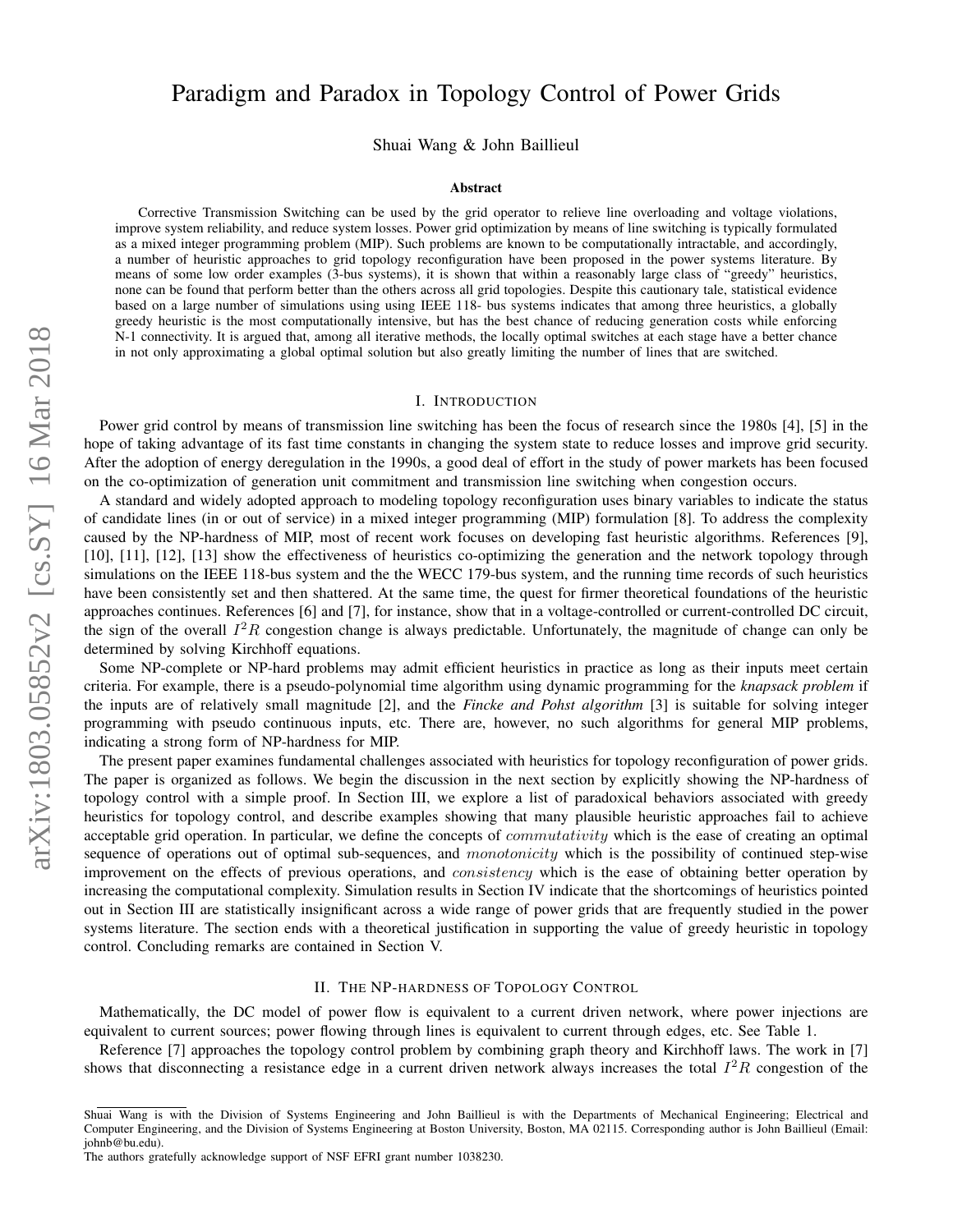network. In other words, the new circuit network obtained after line switching has fewer edges but has higher overall  $I^2R$ congestion.

|      |  | network potential injection admittance equation          |  |
|------|--|----------------------------------------------------------|--|
|      |  | circuit voltage V current I conductance $G \mid I = G V$ |  |
| grid |  | phase $\theta$ power P susceptance $B$ $P = B\theta$     |  |

Table 1: The equivalence between a current driven circuit and a transmission grid.

By the equivalence between the current-controlled circuits and DC power flow models of transmission grids, we know the total real  $f^2/B$  (squared line flow over line susceptance) of the transmission network must be increased after switching off a transmission line. Defining  $f^2/B$  as the squared line flow limit over line susceptance, we find that the total  $f^2/B$ capacity must strictly decrease after disconnecting a line. This means that the total  $f^2/B$  stability margin, the difference between the total  $\overline{f^2}/B$  capacities and actual real  $f^2/B$ , must be decreased after each step switching out lines. This also suggests a good rule of thumb of line switching in transmission networks: do not switch out lines in a congested network with relatively low  $f^2/B$  stability margin on those uncongested lines. But what if we are dealing with a congested network with high capacity margin on uncongested lines?

Topology control is typically formulated as a mixed integer programming (MIP) problem [8]. Although the common wisdom is that many MIP problems are NP-hard and some of them don't even have pseudo-polynomial time solutions, an explicit proof of the NP-hardness of topology control, to the best of our knowledge, is somehow lacking in the literature. Thus, we start the discussion by answering this question by proving the following.

*Proposition 1:* Given the capacity of each line and the net power injection/withdrawal of each bus in an arbitrary DC model of a power network, the topology control problem is NP-complete.

*Proof:* First we know that the feasibility problem of topology control is NP because we can verify in polynomial time whether an instance is a feasible solution. The verification involves two steps. The first is to calculte the new line flows by solving the updated OPF problem. Next, we check whether line congestions still exist. Clearly, both steps can be done in polynomial time.

The second part of the proof involves a reduction from an arbitrary instance of an NP complete problem to an instance of the topology control problem.

Here, we use the well known *subset sum problem* for the reduction. The subset sub problem is this: given a set of numbers, is there a non-empty subset whose sum is zero? For instance, given the set  $\{-1, -2, -3, 4, 8\}$ , the answer is yes because the subset  $\{-1, -3, 4\}$  sums to zero. The problem is known to be NP-complete [1]. We take an instance of the subset sum problem and reduce it to a topology control instance that has a feasible solution if and only if the subset sum problem has a non-empty subset whose sum is zero.

Let  $X = \{x_1, ..., x_m, y_1, ..., y_n\}$   $(x_i > 0, i = 1, ..., m$  and  $y_j < 0, j = 1, ..., n$ ) be an instance of the subset sum problem. We then can reduce it to the topology control problem shown in Fig. [1.](#page-1-0)

<span id="page-1-1"></span>

<span id="page-1-0"></span>Fig. 1. An instance of topology control problem.

In Fig. [1,](#page-1-0) we assume that the susceptances of vertical lines are  $\{x_1, ..., x_m\}$   $(x_i > 0, i = 1, ..., m)$  and  $\{-y_1, ..., -y_n\}$  $(y_i < 0, j = 1, ..., n)$ , respectively. All other lines are assumed to be of same susceptance. In addition, the line capacities of the lowest two lines  $\{L_1, L_2\}$  are both 1 MW, and we assume the line capacities of other lines are all large enough. To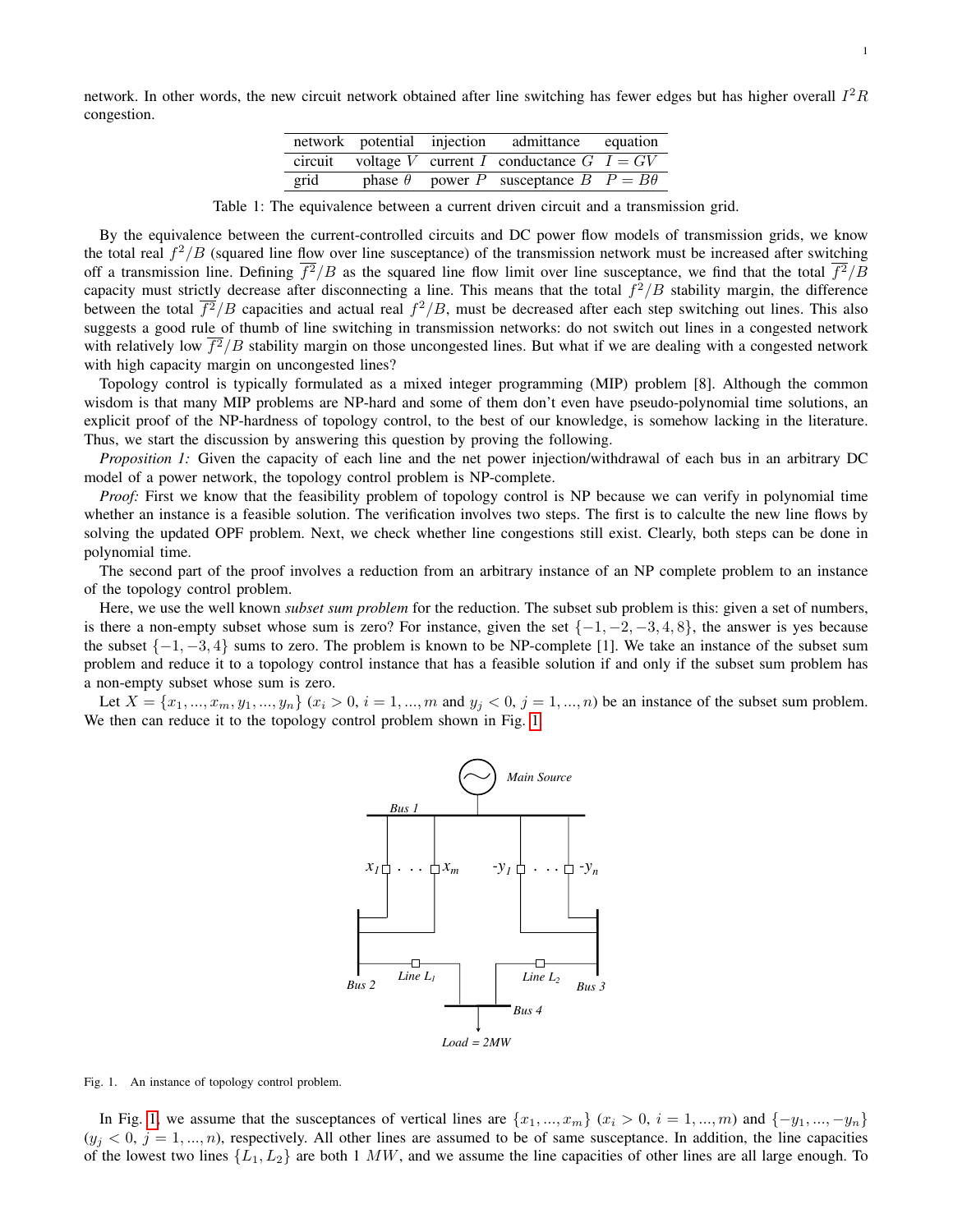### III. PARADOX OF TOPOLOGY CONTROL

<span id="page-2-1"></span>Proposition [1](#page-1-1) is not surprising as most integer programming is NP-hard. The NP-hardness naturally leads researchers to think about possible heuristic methods. In recent years there has been a significant interest in developing heuristics to co-optimize network topology and generation [10], [11], [12], [13]. For example, the work reported in [11] finds topology improvements by iteratively solving the linear programming (LP) formulation of the DC optimal power flow (DCOPF) by means of a heuristic algorithm that disconnects the one unprofitable line per iteration while enforcing a relaxed form of N-1 reliability. Such a heuristic approach is one way of avoiding the severe computational complexity of the line switching problems, and makes the real time topology control possible. The NP-hardness of the problem, however, makes optimality not guaranteed by any heuristic, and we are led to a set of interesting paradoxical phenomena.

We focus our attention on several iterative greedy heuristics in which the main idea is to disconnect/connect the line(s) that can reduce the cost most in each iteration. We show paradoxical behaviors associated with the heuristics by using some simple 3-bus power system examples.

### *A. Non-commutativity*

The first paradoxical behavior is that the most beneficial single line may not be included in the most beneficial pair of lines or the most beneficial set of  $n (n > 2)$  lines. We call this the *non-commutativity* property of the topology control problem. This problem can be easily illustrated as follows.



<span id="page-2-0"></span>Fig. 2. The example of non-commutativity problem.

In Fig. [2,](#page-2-0) there are two generators with the cheap one on bus 1 and the expensive one on bus 3 and a 15MW demand on bus 3. We assume that all transmission lines have the same susceptance, and the line capacities range from 1MW to 10MW as marked in the figure. The original cost before applying topology control is \$710 with the cheap generator supplying 7MW and the expensive generator supplying 8MW.

If we remove the most beneficial single line per iteration, then we will remove the line L1 and the cost will be \$500 with the cheap generator supplying 10MW and the expensive generator supplying 5MW. The algorithm will stop here as we can't further reduce the cost by removing another line. However, if we are allowed to remove the most beneficial pair of lines per iteration, then we will keep L1 connected and instead remove the line L3 and L4 together and the cost will be \$150 which actually equals the cost of unconstrained optimal power flow.

## *B. Non-monotonicity*

The second paradoxical behavior is that one line which was removed earlier may be reconnected later because keeping it switched off is no longer beneficial. We call this the *non-monotonicity* property of the topology control problem.

This problem is illustrated in Fig. [3](#page-3-0) which shows a power system with the cheapest generator on bus 2, a slightly more expensive generator on bus 1, and the most expensive generator on bus 3. We assume that the susceptance of the horizontal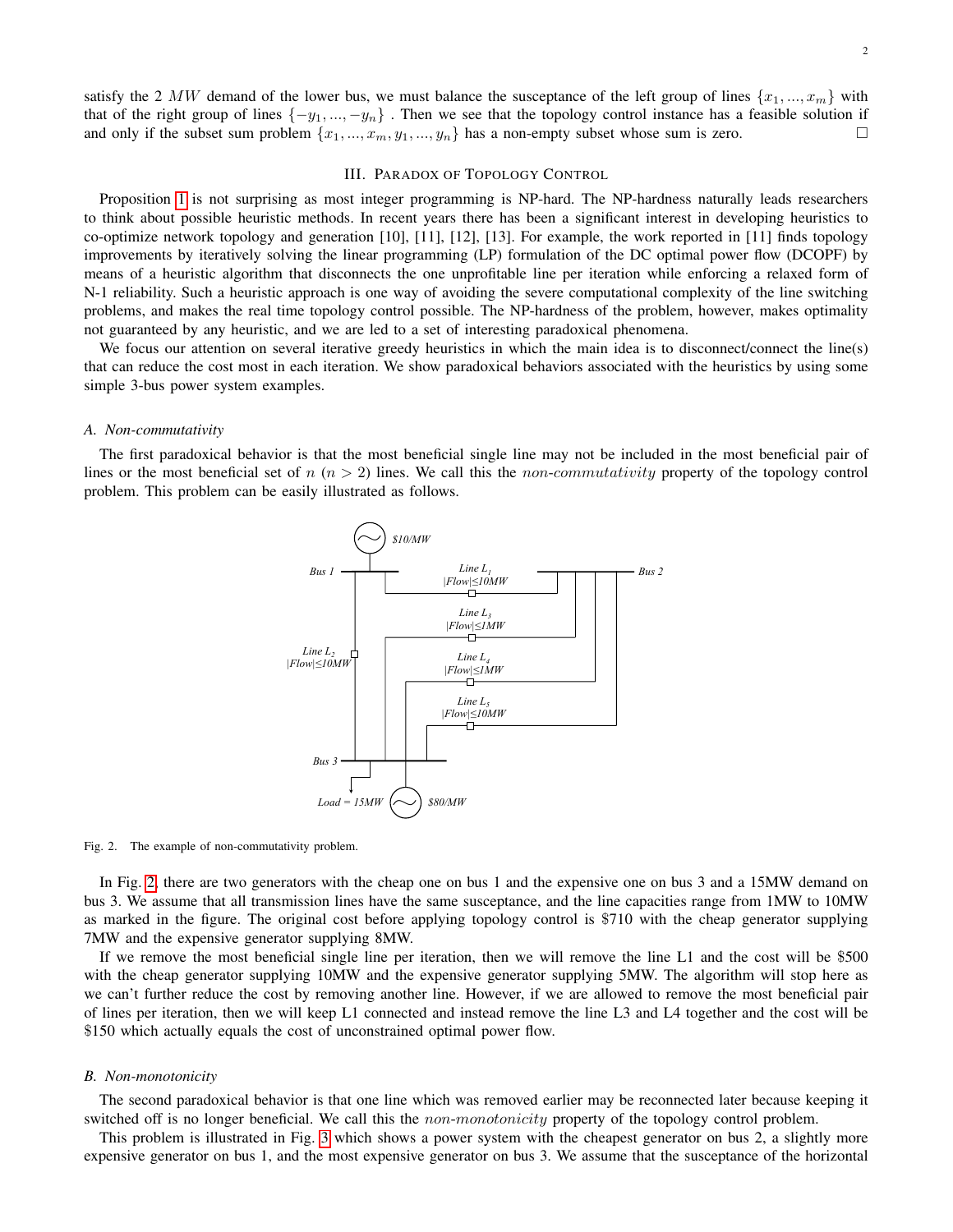3



<span id="page-3-0"></span>Fig. 3. The example of non-monotonicity.

transmission line is large enough and all other lines are of the same but limited susceptance. There is a demand of 100MW on bus 3 and the line capacities range from 1MW to 100MW as marked in the figure. The original cost before applying topology control is \$7650 with the cheapest generator supplying 5MW and the most expensive generator supplying 95MW.

Suppose we can either remove or connect the most beneficial single line per iteration, then we will remove the line L1 first, line L2 second, and line L3 third. In the fourth iteration, however, we find that having L1 out of service is no longer beneficial and we can reduce the cost by reconnecting L1. After the reconnecting, the cost would be \$5900 with the cheapest generator supplying 30MW and the most expensive generator supplying 70MW. The algorithm will stop here as we can't further reduce the cost by removing or reconnecting another line.

# *C. Non-consistency*

The third example illustrated in in Fig. [4](#page-3-1) shows that an algorithm that only allows removal of one line per iteration may outperform another algorithm that allows to either remove or reconnect one line per iteration. We call this the nonconsistency property of the topology control problem. This shows that the increased computational complexity sometimes is not compensated by lower generation cost.



<span id="page-3-1"></span>Fig. 4. The first example of non-consistency problem.

Fig. [4](#page-3-1) shows a power system with the cheapest generator on bus 2, and the mid-cost generator on bus 1, and the most expensive generator on bus 3. We assume that the susceptance of the horizontal transmission line is large enough and all other lines are of the same but limited susceptance. There is a demand of 100MW on bus 3 and the line capacities range from 1MW to 100MW as marked in the figure. The OPF with all lines in service is \$7580 with the cheapest generator supplying 6MW and the most expensive generator supplying 94MW.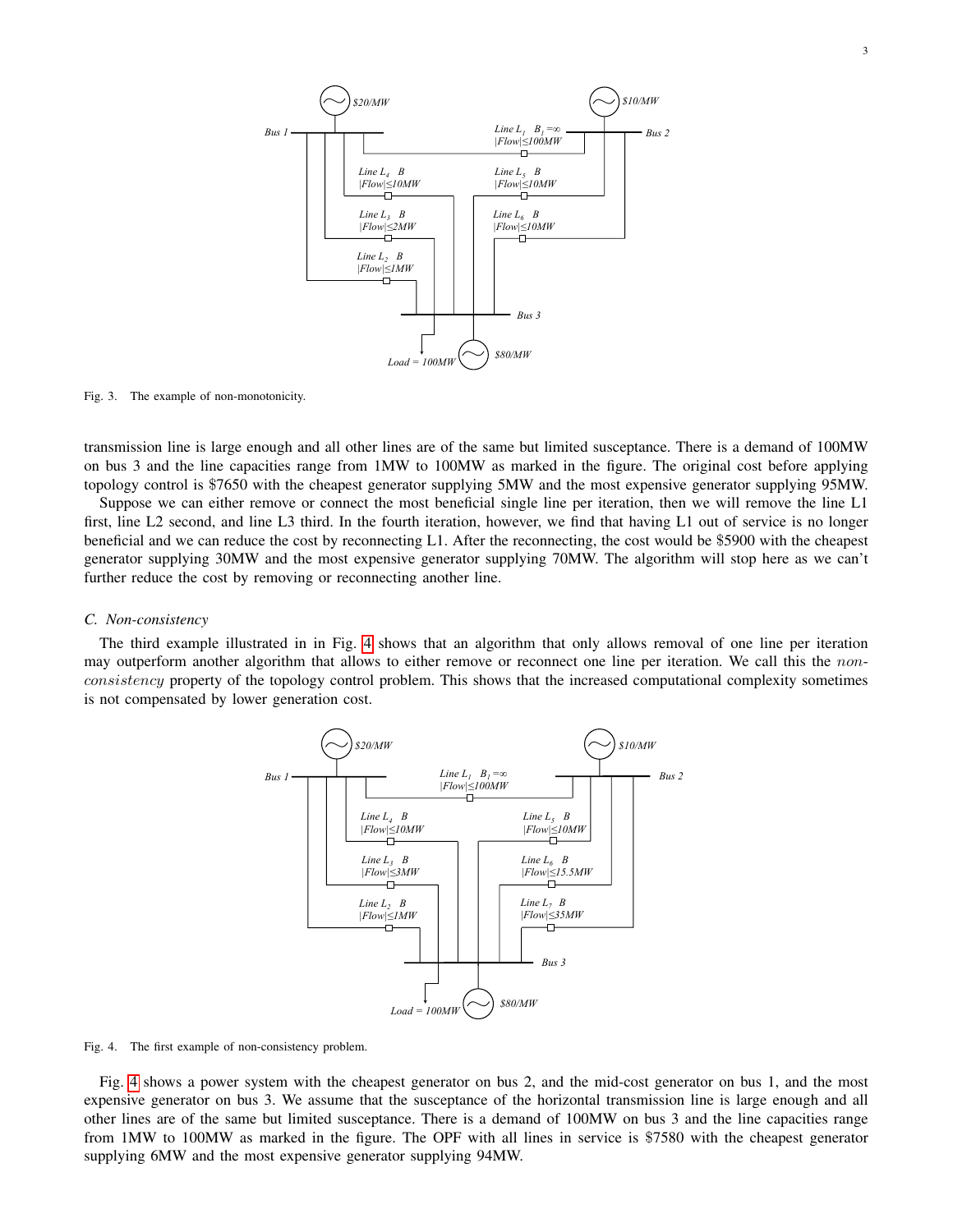Algorithm (1) (only allowing removal of one line per iteration) will remove line L1 first, line L2 second, line L3 third, line L5 fourth, and line L6 last. The final cost will be \$4950 and with the cheapest generator supplying 35MW, and the mid-cost generator supplying 10MW, and the most expensive generator supplying 55MW.

Algorithm (2) (allowing to either remove or reconnect one line per iteration) will remove line L1 first, line L2 second, and line L3 third. In the fourth iteration, line L1 will be reconnected and the algorithm stops. The cost will be \$5200 with the cheapest generator supplying 40MW and the most expensive generator supplying 60MW.

As we can see algorithm (1) outperforms algorithm (2).

The fourth example illustrated in Fig. [5](#page-4-0) shows another type of non-consistency property: one algorithm that only allows removal of one line per iteration may outperform another algorithm that allows removal of at most 2 lines line per iteration.



<span id="page-4-0"></span>Fig. 5. The second example of non-consistency problem.

Fig. [5](#page-4-0) shows a power system with the cheap generator on the upper bus and the expensive generator on the lower bus. We assume that the susceptances of L1 through L7 are 8S, 1.1S, 1.1S, 5S, 5S, 5S and 10S, respectively. There is a demand of 100MW on the lower bus and the line capacities of L6 and L7 are both 10MW. The line capacities of other lines are assumed to be sufficiently large. The OPF with all lines in service is \$6775 with the cheap generator supplying 17.5MW and the expensive generator supplying 82.5MW.

Algorithm (1) (only allowing removal of one line per iteration) will remove line L1 first, line L2 second, and line L3 third. The cost will be \$6600 with the cheap generator supplying 20MW and the expensive generator supplying 80MW. The algorithm will stop here as we can't further reduce the cost by removing another line.

Algorithm (3) (allowing to remove at most two lines per iteration) will remove line L4 and L5 in the first iteration, with the resulting cost being \$6607 with the cheap generator supplying 19.9MW and the expensive generator supplying 80.1MW. The algorithm will stop here as we can't further reduce the cost by removing another line or another pair of lines.

As we can see algorithm (1) outperforms algorithm (3).

Mathematically, the Algorithms (1), (2) and (3) described above are of the same level of performance, i.e. no one dominates another. For a general binary programming problem, only when the search space of one heuristic explicitly contains that of the other can it declare dominancy. Thus the paradoxical phenomenon, *"no 'guaranteed' extra return for increased computational complexity"*, can be observed in all types of non-brute-force greedy heuristics. This phenomenon, which makes the binary programming problem extremely challenging, is visualized in Fig. [6.](#page-5-0)

# IV. PARADIGM OF TOPOLOGY CONTROL

Section [III](#page-2-1) explicitly discounts the value of increased computational effort of heuristics in reducing the generation cost for *specific* grid scenarios. It is natural to ask if the next best thing is true: can the increased computational effort "statistically"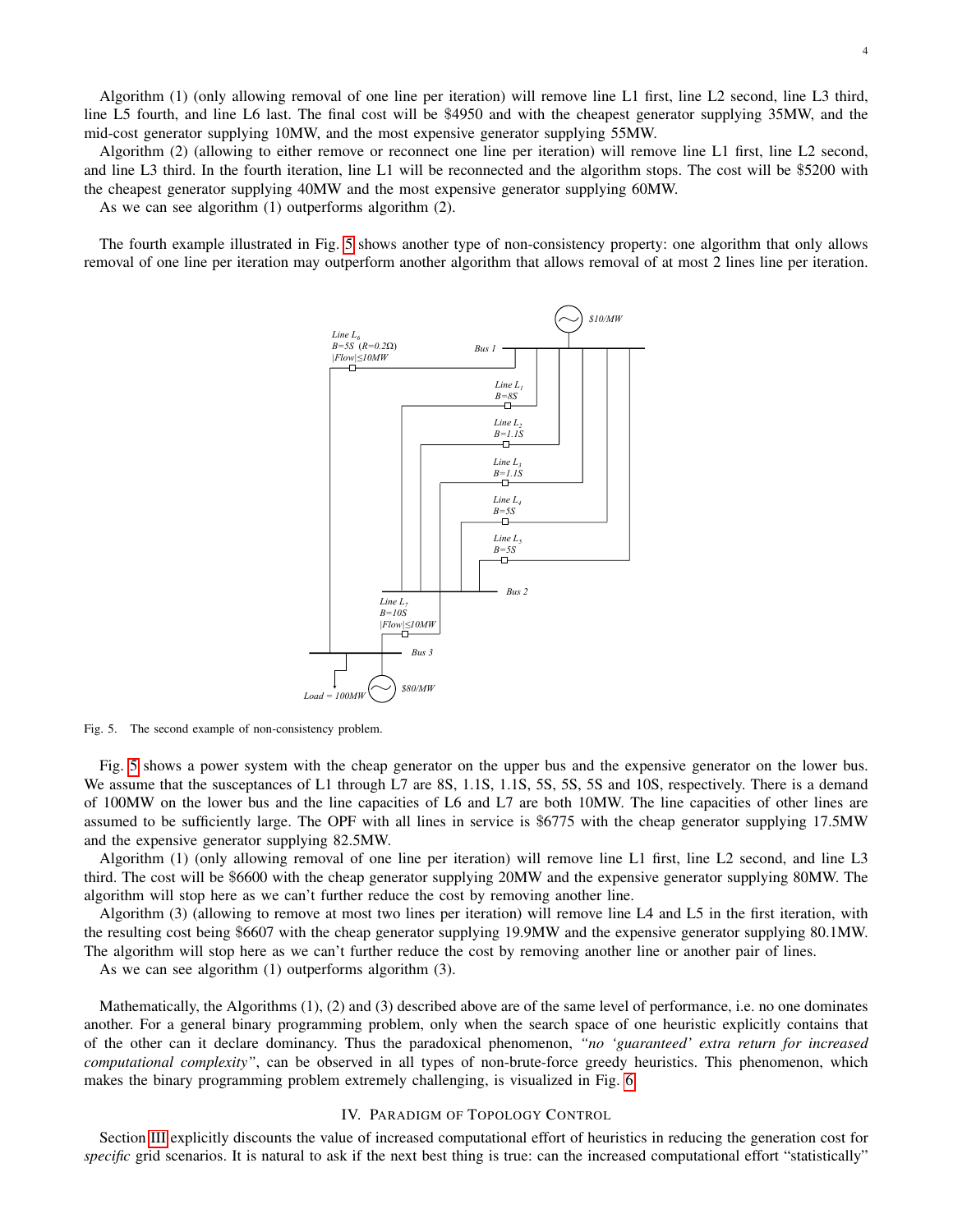5



<span id="page-5-0"></span>Fig. 6. Visualization of the paradoxical phenomenon: no extra return for increased computational complexity of heuristics in topology control.

reduce generation costs for a *large set* of scenarios? The result of our simulations suggests the answer is yes.

# *A. Test Network Overview*

The heuristics were tested on the IEEE 118-bus test system. This test system represents a portion of the Midwestern US Power System as of December, 1962. The version of the test system employed is available at [14]. The generator cost information used in the IEEE 118 network is extracted from [15]. The test system consists of 118 buses, 54 generators, and 194 lines, all of which are assumed to be connected in the initial topology.

# *B. Heuristics Overview*

Three heuristics were tested and compared in this section. All of them sequentially disconnect transmission lines until no further generation costs can be reduced.

To make this a fair comparison, all heuristics only open closed switches and do not close open switches since the Line Profits Heuristic [11] (described below) cannot compute potential improvements from reconnecting disconnected lines.

*1) Random Heuristic:* The algorithm is specified in Fig. [7.](#page-5-1) This heuristic sequentially solves the DCOPFs. In each iteration, if the DCOPF is feasible, a set of switchable candidate lines is then created. The cardinality of the switchable set is reduced in each iteration after randomly disconnecting a switchable unprofitable line. In addition, the switchable set enforces a relaxed form of the "N-1" reliability requirement: at no time is a load or generator bus connected by less than TWO lines. The heuristic stops when no switchable unprofitable lines can be found.



<span id="page-5-1"></span>Fig. 7. Flow chart describing general algorithm structure of the Random Heuristic.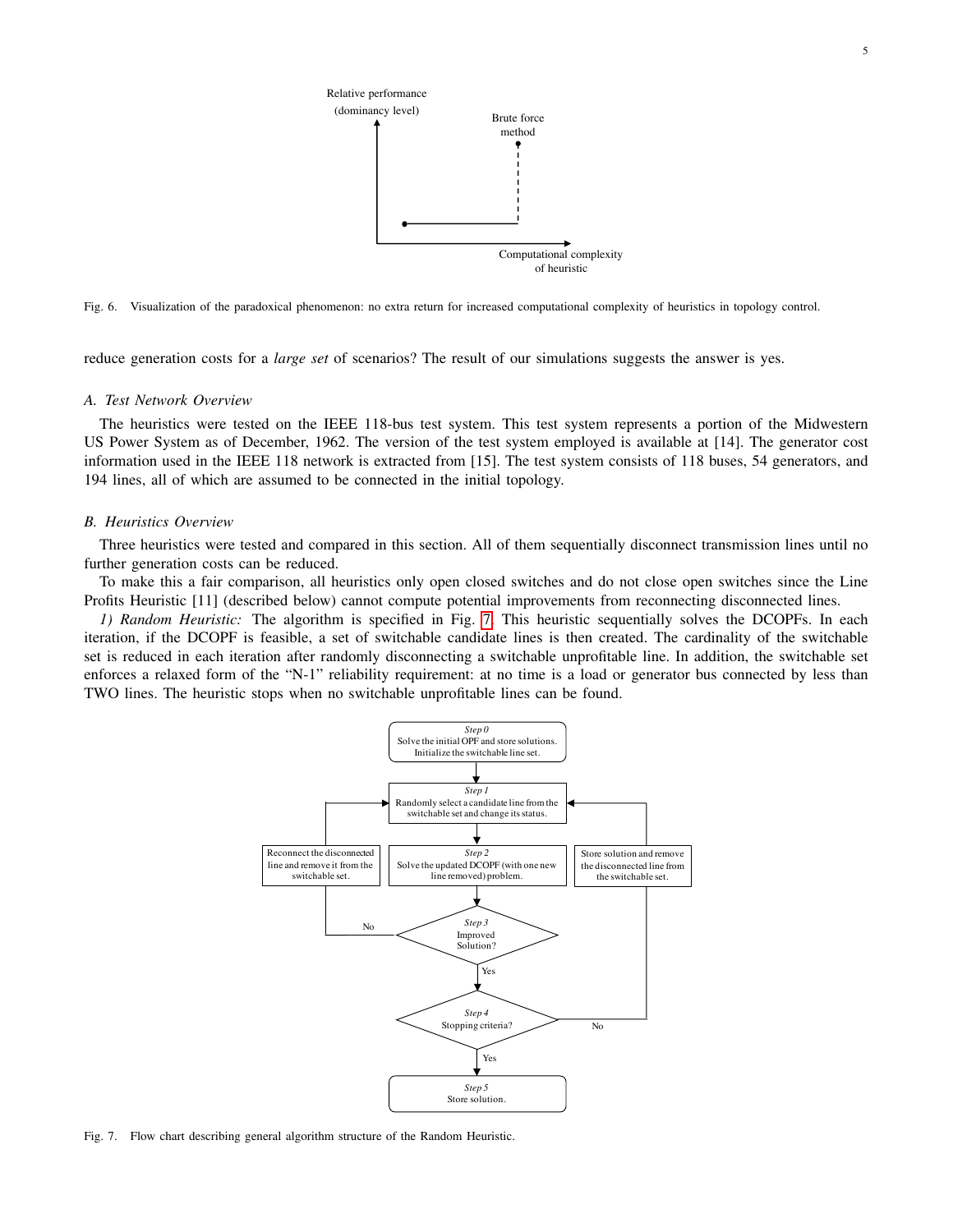*2) Line Profit Heuristic:* This heuristic is proposed in [11], and is named after the metric used in the switching criteria. Its algorithm structure is almost the same as Fig. [7](#page-5-1) except for the line switching step (Step 1 in Fig. [7\)](#page-5-1). In the line switching step, the line profits,  $f_l(\pi_{n_l} - \pi_{m_l})$ , are computed where  $f_l$  is the power flow on transmission line l, and  $\pi_{n_l} - \pi_{m_l}$  are the locational marginal price (LMP) difference between the two ending buses of line l. The convention is that the flow direction of line l is from bus m and to bus n. The most unprofitable line (with lowest line profit  $f_l(\pi_{n_l} - \pi_{m_l})$ ), rather than a random line, is selected as a candidate for opening. Please refer [11] for more details.

*3) Standard Greedy Heuristic:* The algorithm is specified in Fig. [8.](#page-6-0) Unlike the Line Profit Heuristic that first sorts the candidate lines based on their line profits  $f_l(\pi_{n_l} - \pi_{m_l})$  and then selects the first line whose removal leads to savings in the updated DCOPF, the Standard Greedy Heuristic redoes the updated DCOPF for each allowable line removal and then selects the single line to be removed that leads to maximum savings in each iteration.



<span id="page-6-0"></span>Fig. 8. Flow chart describing general algorithm structure of the Random Heuristic.

Clearly, optimality is not guaranteed with any of the heuristics, since the transmission topology is not co-optimized with power dispatch.

### *C. Simulation Results and Analysis*

To generate the test scenarios for the heuristics, a fixed load is maintained and we perform a Monte Carlo simulation where the generator costs are randomly varied. The sample size used for the Monte Carlo simulation is 50. The percent savings rather than the dollar value are the focus of the paper.

Two benchmark cases are used to evaluate the savings of the heuristic: Case one considers the initial topology and line constraints whose DCOPF sets an upper bound of the total generation costs, and Case two considers the unconstrained case whose DCOPF provides a lower bound of the generation costs. The cost difference between the two benchmark cases is called the *maximum attainable savings (MAS)*.

The three heuristics are implemented in MATLAB, using MATPOWER [16] as the DCOPF solver. The performance comparison among the three heuristic is detailed in Table 2.

| heuristic |                               | saving/MAS lines disconnected mean effort |       |
|-----------|-------------------------------|-------------------------------------------|-------|
|           |                               | Random $0.517 \pm 0.092$ $31.22 \pm 6.37$ | 0.193 |
|           | Line Profit $0.631 \pm 0.049$ | $14.53 + 4.12$                            | 0.317 |
| Greedy    |                               | $0.672 \pm 0.051$ 10.18 $\pm$ 3.98        |       |

Table 2: Performance comparison.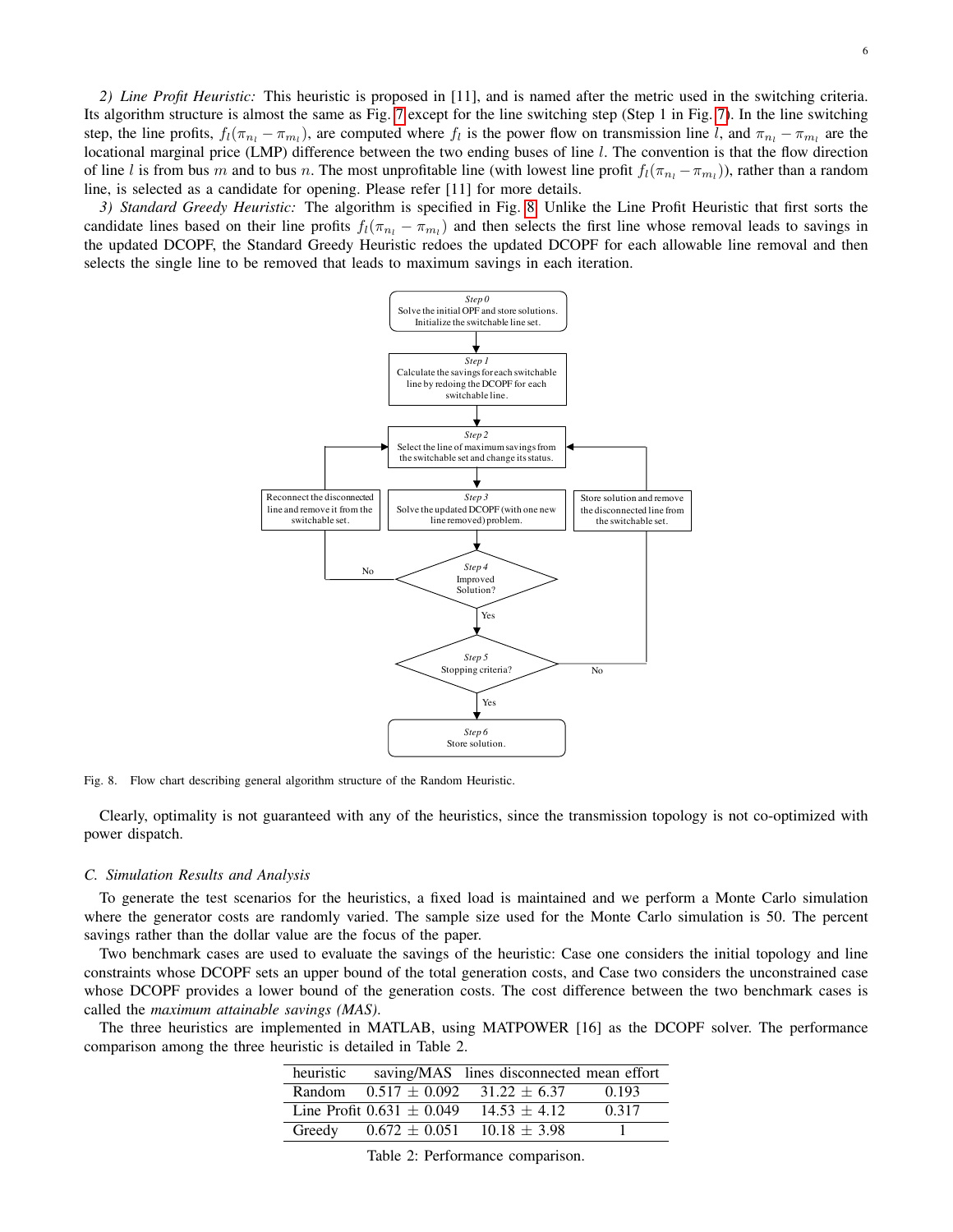Strictly speaking, the three heuristics are said to be of the same level computational complexity as they need to redo the DCOPF for each switchable line in the worst case. For example, the Random Heuristic or the Line Profit Heuristic may, though with very low probability, not be able to find a switchable unprofitable line until after redoing the DCOPF for each allowable line removal. In general, the Standard Greedy Heuristic, however, costs much more computational effort than the Random Heuristic and the Line Profit Heuristic especially for a large scale networks. The benefit of the additional computational effort is the increased switching quality, i.e. higher cost reduction achieved at each stage. In general, the switching savings in each iteration is the best in Standard Greedy Heuristic, the worst in the Random Heuristic and better in Line Profit Heuristic. Unlike the paradoxical behaviors for specific scenarios, the better switching quality accumulated in each iteration does lead to more average saving for a set of test scenarios as shown in Table 2, which may outweigh the extra computational cost.

It is natural to expect one heuristic may save more if it disconnects more lines. What seems counterintuitive is that, on average, the Standard Greedy Heuristic not only attains maximum savings but also disconnects the fewest lines. This, however, can be well explained by the work in [7] and [17].

<span id="page-7-0"></span>*Theorem 1:* [7] *For an arbitrary current-controlled circuit (a circuit network that is comprised purely of current sources and resistors), the total* I <sup>2</sup>R *losses of the network must increase after removing an arbitrary resistance link.*

<span id="page-7-1"></span>*Theorem 2:* [17] *The increase of total* I <sup>2</sup>R *loss,* ∆P*, resulting from the removal of a resistor link with endpoint pair*  $\{m,n\}$  from a current-controlled circuit is given by  $|\Delta P| = |I_{mn}V'_{mn}|$ , where  $I_{mn}$  denotes the current flowing on the link before its removal, and  $V'_{mn}$  denotes the voltage difference between node pair  $\{m,n\}$  after its removal.

Recalling the equivalence between the current-controlled circuits and DC power flow models of transmission grids shown in Table 1, Theorem [1](#page-7-0) tells us that the new transmission network obtained after line switching is of fewer lines but higher total real  $f^2/B$  (squared line flow over line susceptance) congestion. Theorem [2](#page-7-1) quantifies the increase of the  $I^2R$  losses of a circuit due to a disconnected resistor by using the product of two electrical parameters associated with that disconnected resistor. In the DC power flow models of transmission grids, it is equivalent to say that the increase of total real  $f^2/B$  of a transmission grid due to one line removal is given by the product of the power flowing through that transmission line flow before its removal and the phase difference between its ending buses after its removal.

One profitable switching that can greatly reduce the generation cost usually significantly redistributes the power flowing across the network. Such effect is unlikely to be obtained by switching a transmission line with relatively small pre-removal line flow and post-removal phase difference between its ending buses. Since the Standard Greedy Heuristic always executes the line removal leading to maximum savings in each iteration, it is reasonable to expect that the average change of of total real  $f^2/B$  in each iteration of the Standard Greedy Heuristic is usually larger than that of the Random Heuristic and Line Profit Heuristic. The combination of the above result together with the ever decreasing total  $\overline{f^2}/B$  capacity due to fewer lines in service explain the superior performance of the Standard Greedy Heuristic: not only better approximating the global optimal solution but also better enforcing network connectivity.

# V. CONCLUSION

In spite of the seemingly promising simulation results of the heuristic approaches pursued by the research community and a certain level of proven predictability [6], [7], [17] of topology control, satisfactory grid-scale solutions are everelusive. The cautionary tales associated with our non-commutativity, non-monotonicity, and non-consistency paradoxes leads us to wonder whether other paradox – possibly more problematic – may associated with as yet untried heuristics. While optimality for NP-hard problems is not obtained, our simulation results on a set of iterative heuristics nevertheless offer some justification that, with similar searching space, a greedy heuristic has a better chance in reducing generation cost and enforcing connectivity. Future work will be focused on further simplifying the problem by developing fast partition algorithms for the decomposition approach [18]. Adaptability of the decomposition with respect to various types (traditional & renewable) of generators will also be the subject of future work.

### **REFERENCES**

- [1] Murty, K.G. and Kabadi, S.N., (1987). Some NP-complete problems in quadratic and nonlinear programming. Mathematical programming, 39(2), pp.117-129.
- [2] Kellerer, H., Pferschy, U. and Pisinger, D., 2004. Introduction to NP-Completeness of knapsack problems (pp. 483-493). Springer Berlin Heidelberg.
- [3] Fincke, U. and Pohst, M., 1985. Improved methods for calculating vectors of short length in a lattice, including a complexity analysis. Mathematics of computation, 44(170), pp.463-471.
- [4] Koglin, H.J. and Muller, H., 1980, June. Overload reduction through corrective switching actions. In Int. Conf. Power Sys. Monitor. & Contr Vol. 24, No. 26.
- [5] Van Amerongen, R. and Van Meeteren, H.P., 1980. Security control by real power rescheduling network switching and load shedding. Proc. 1980 CTGRE Report 32-02.
- [6] Baillieul, J., Zhang, B., and Wang, S. (2015). The Kirchhoff-Braess paradox and its implications for smart microgrids. In Decision and Control (CDC), 2015 IEEE 54th Annual Conference on, pp. 6556-6563. IEEE.
- [7] Wang, S., and Baillieul, J. (2016). Kirchhoff-Braess phenomena in DC electric networks. In Decision and Control (CDC), 2016 IEEE 55th Conference on, pp. 3286-3293. IEEE.
- [8] Chen, C.S. and Cho, M.Y., 1993. Energy loss reduction by critical switches. IEEE Transactions on Power Delivery, 8(3), pp.1246-1253.